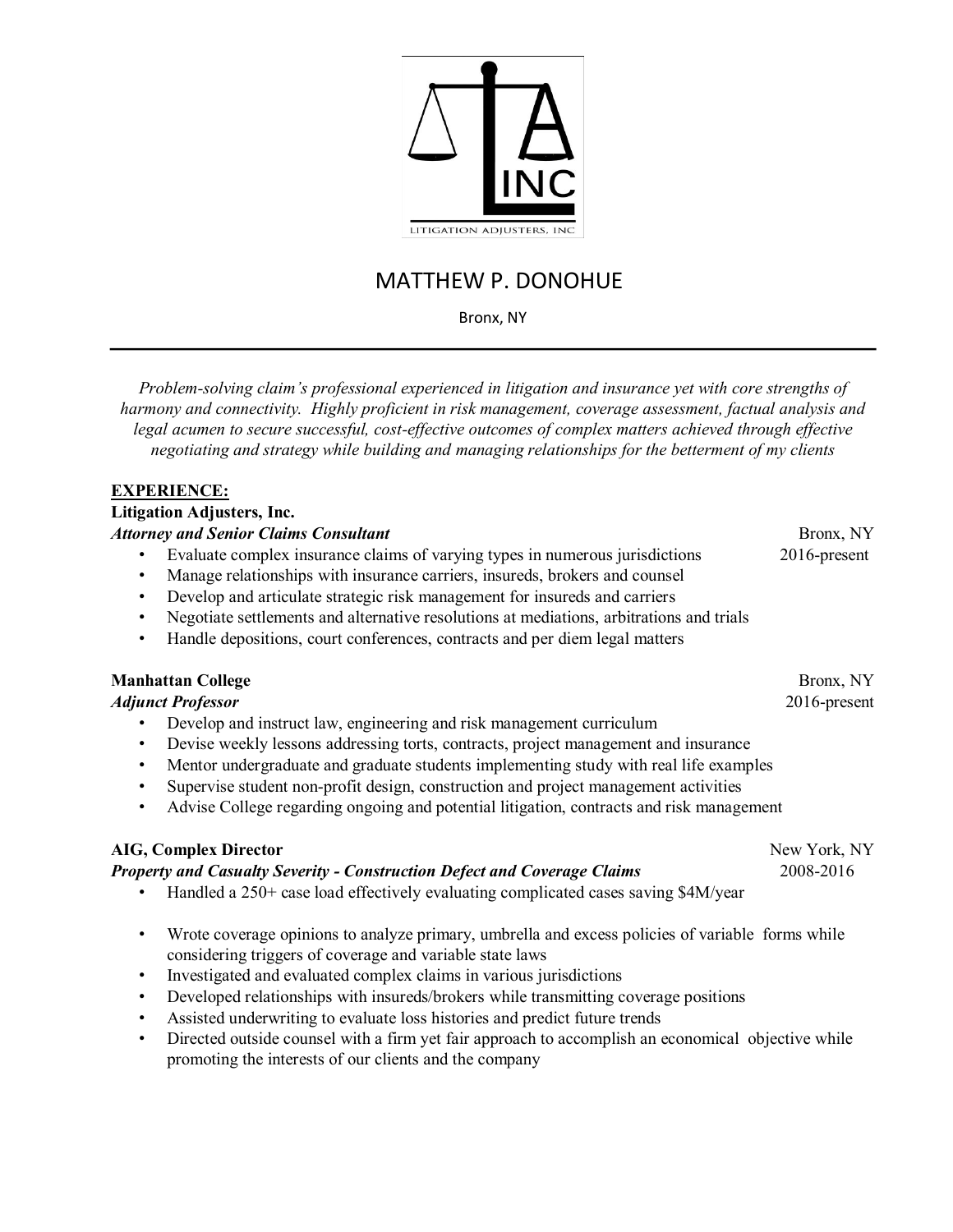

- Negotiated settlements up to \$15M and dictated trial, litigation and arbitration strategies
- Trained and assisted fellow claim's professionals regarding complex coverage issues, litigation, client/counsel communications and claims-handling techniques

#### **Ahmuty, Demers & McManus** (Civil Litigation Law Firm) New York, NY *Associate* 1995-2008

• Managed a substantial case load from client interviews and pre-suit discovery to trial

- Conducted all discovery including depositions, interrogatories and pre-trial conferences
- Tried cases to verdict in New York State Supreme Courts including direct and cross examination of medical, liability and damages experts ·
- Coordinated investigation for various defenses and trial preparation
- Supervised junior associates, law clerks, paralegals and legal assistants
- Researched and wrote legal memoranda and briefs on issues including insurance, architect/engineer professional liability construction, Labor Law, property damage, contract interpretation, civil procedure, premises and products liability
- Wrote extensive reports for particularized client requests and needs
- Interpreted and drafted contracts, leases, pleadings, appeals and client documents
- Mediated, arbitrated and negotiated numerous settlements and agreements

| Waste Management International, plc. Legal Intern (1994)                                                                                       | London, England         |
|------------------------------------------------------------------------------------------------------------------------------------------------|-------------------------|
| <b>Osborn and Ginty</b> (Environmental/Construction Law Firm), Law Clerk (1993)                                                                | New York, NY            |
| Morgan and Finnegan (Legal Patent Law Firm), Law Clerk/Co-op (1991-1992)                                                                       | New York, NY            |
| <b>IBM T.J. Watson Research Center, Lab Assistant/Co-op (1990)</b>                                                                             | Yorktown, NY            |
| New York Power Authority Indian Point, Engineering Intern (1989)                                                                               | Peekskill, NY           |
| <b>EDUCATION:</b><br><b>University of Notre Dame Law School,</b><br>Juris Doctor                                                               | Notre Dame, IN<br>1995  |
| Concannon Programme of International Law, (1993-94)<br>$\bullet$<br><b>Journal of College and University Law, Articles Editor</b><br>$\bullet$ | London, England<br>1995 |

• *published "First to File vs. First to Invent"*